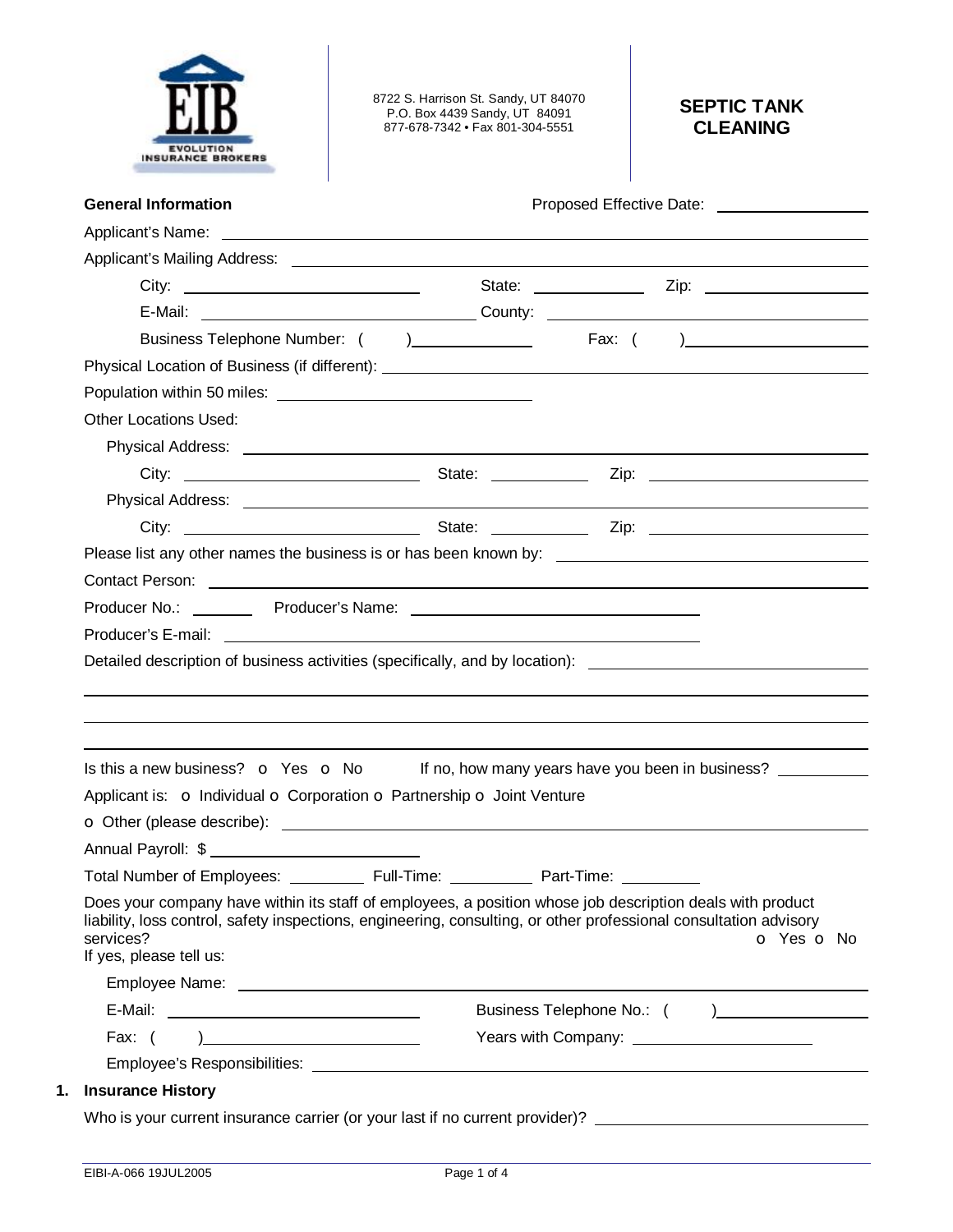Provide name(s) for all insurance companies that have provided Applicant insurance for the last three years:

|                                                                                                           | Coverage: | Coverage: | Coverage:                |
|-----------------------------------------------------------------------------------------------------------|-----------|-----------|--------------------------|
| Company Name                                                                                              |           |           |                          |
| <b>Expiration Date</b>                                                                                    |           |           |                          |
| Annual Premium                                                                                            | \$        | \$        | \$                       |
| Has the Applicant or any predecessor or related person or entity ever had a claim?                        |           |           | O Yes O No               |
| Completed Claims and Loss History form attached (REQUIRED)?                                               |           |           | O Yes O No               |
| Has the Applicant, or anyone on the Applicant's behalf, attempted to place this risk in standard markets? |           |           |                          |
|                                                                                                           |           |           | <b>o</b> Yes <b>o</b> No |

If the standard markets are declining placement, please explain why:

#### **2. Desired Insurance**

## **Limit of Liability - Professional Liability Coverage:**

Per Act/Aggregate **Per Person/Per Act/Aggregate** 

| $\circ$ | \$50,000/\$100,000    | $\circ$ | \$25,000/\$50,000/\$100,000     |
|---------|-----------------------|---------|---------------------------------|
| $\circ$ | \$150,000/\$300,000   | $\circ$ | \$75,000/\$150,000/\$300,000    |
| $\circ$ | \$250,000/\$1,000,000 | $\circ$ | \$100,000/\$250,000/\$1,000,000 |
| $\circ$ | \$500,000/\$1,000,000 | $\circ$ | \$250,000/\$500,000/\$1,000,000 |
| Ω       | Other:                | $\circ$ | Other:                          |

**Self Insured Retention (SIR):** o \$1,000 (Minimum) o \$1,500 o \$2,500 o \$5,000 o \$10,000

## **3. Business Activities**

- 1. How many years of experience does your firm have?
- 2. Number of non-operational employees (salesmen, collectors, messengers, drivers, draftsmen, clerical):
- 3. Payroll breakdown:

| Operations payroll--<br>Cleaning                                                                                | \$ | Office and Clerical         | \$ |
|-----------------------------------------------------------------------------------------------------------------|----|-----------------------------|----|
| Operations Payroll -<br>repair of systems                                                                       | \$ | Executive and<br>Management | \$ |
| <b>Installing Systems</b>                                                                                       | S  | <b>Outside Sales</b>        | \$ |
| <b>Rental of Portable Toilets</b>                                                                               | \$ | Other (please explain):     | \$ |
|                                                                                                                 |    |                             |    |
| 4. Estimate total gross receipts from septic tank operations only, including materials and repair services, for |    |                             |    |
| $\mathfrak{S}$<br>Residential \$<br>the next 12 months: Commercial                                              |    |                             |    |
| 5. Estimate gross receipts from rental of toilets or other operations only, including materials and repair      |    |                             |    |
| SS.                                                                                                             |    |                             |    |
| Total gross annual receipts from all business operations, product sales, retail sales, and other work:<br>6.    |    |                             |    |

 $$^{\circ}$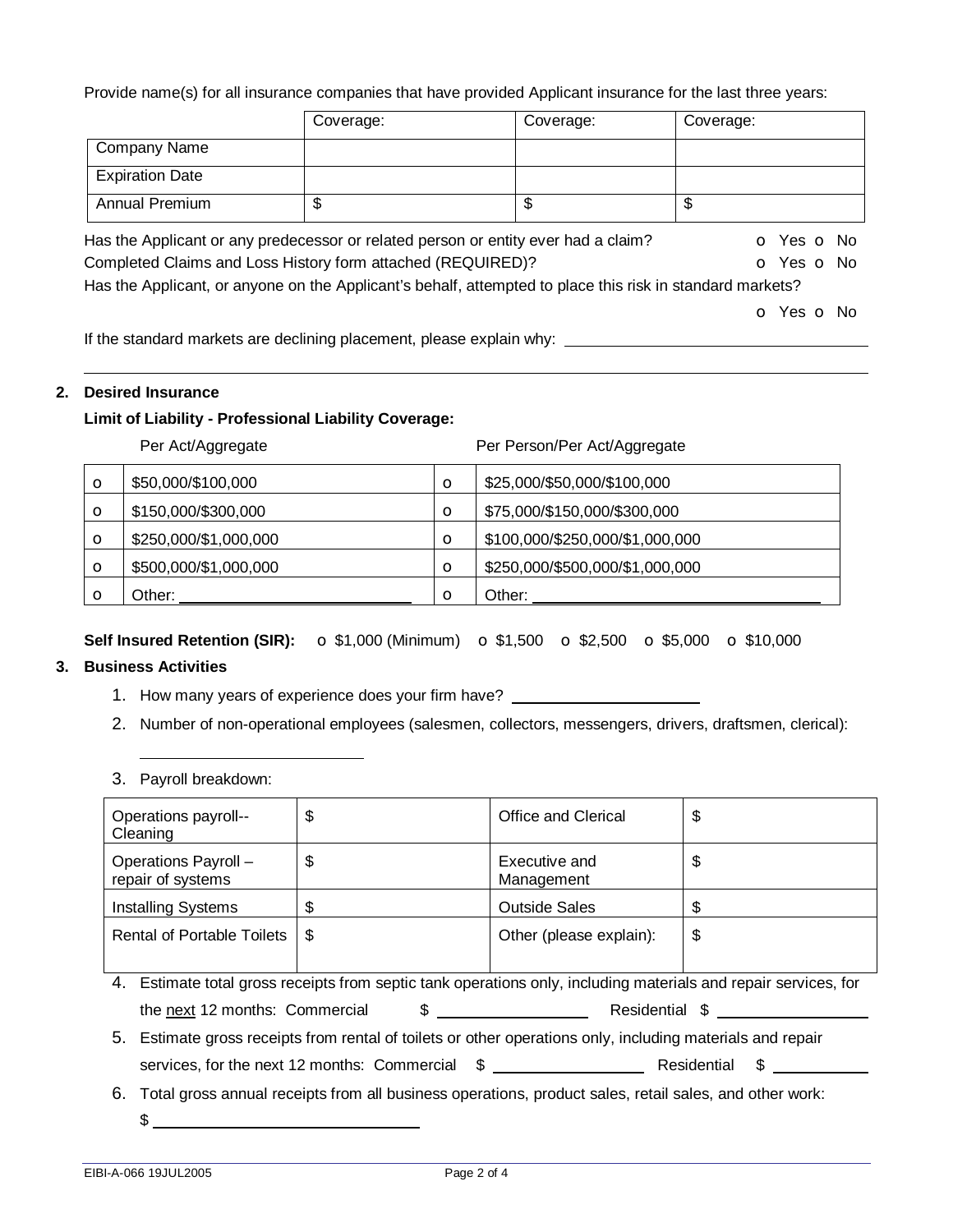- 7. Total gross annual receipts from new construction contractor services: \$
- 8. Total gross annual receipts from old construction contractor services: \$
- 9. Business operations breakdown—identify the percentage of your operations:

| Commercial – not over 2 stories                                          |                    |
|--------------------------------------------------------------------------|--------------------|
| Commercial – over 2 stories                                              | %                  |
| Residential – single family or twin home – not over 2<br>story structure |                    |
| Residential - all other                                                  | $\mathcal{O}_\ell$ |

|                                                    |                                                                                           | 10. What percent of your total gross receipts is received from sub-contracted work you perform for other |                          |
|----------------------------------------------------|-------------------------------------------------------------------------------------------|----------------------------------------------------------------------------------------------------------|--------------------------|
| contractors?                                       |                                                                                           |                                                                                                          | %                        |
| 11. What percent of work is repair of old systems? |                                                                                           |                                                                                                          | %                        |
|                                                    | 12. What percent of work is new systems?                                                  |                                                                                                          | $\%$                     |
| 13. What percent of work is tank cleaning only?    | %                                                                                         |                                                                                                          |                          |
|                                                    |                                                                                           | 14. What percent of work is replacements of old systems?                                                 | %                        |
|                                                    | 15. Does your business:                                                                   |                                                                                                          |                          |
|                                                    | a. Open clogged sewers?                                                                   | <b>o</b> Yes <b>o</b> No                                                                                 |                          |
|                                                    | b. Perform other plumbing services?                                                       | o Yes o No                                                                                               |                          |
|                                                    |                                                                                           |                                                                                                          |                          |
|                                                    | c. Lease or rent equipment to others?                                                     |                                                                                                          |                          |
|                                                    |                                                                                           |                                                                                                          |                          |
|                                                    |                                                                                           | d. Distribute or sell cleaning materials or supplies for use by others?                                  | <b>o</b> Yes <b>o</b> No |
|                                                    |                                                                                           | If yes, show annual gross receipts from distribution or sale: __________________                         |                          |
| e. Do you hire sub-contractors?                    |                                                                                           |                                                                                                          | o Yes o No               |
|                                                    | If yes:                                                                                   |                                                                                                          |                          |
|                                                    | 1. Do you require certification and evidence of liability insurance from sub-contractors? |                                                                                                          |                          |
|                                                    |                                                                                           |                                                                                                          | o Yes o No               |
|                                                    | 2.                                                                                        | Do you require evidence of Worker's Compensation insurance from sub-contractors?                         |                          |
|                                                    |                                                                                           |                                                                                                          | <b>o</b> Yes <b>o</b> No |
|                                                    | What are you gross annual receipts from work sub-contracted out? \$                       |                                                                                                          |                          |
|                                                    | 4.                                                                                        | Explain the type of work you sub-contracted out:                                                         |                          |
|                                                    |                                                                                           |                                                                                                          |                          |
|                                                    | 16. Does your business:                                                                   |                                                                                                          |                          |
|                                                    | a. Perform renovations involving structural changes to load-bearing walls?                |                                                                                                          | o Yes o No               |
| b.                                                 | Perform external work above two stories?                                                  |                                                                                                          | o Yes o No               |
|                                                    | c. Lease or rent equipment to others?                                                     |                                                                                                          | o Yes o No               |
|                                                    | If yes, what?                                                                             |                                                                                                          |                          |
|                                                    |                                                                                           | d. Lease or rent equipment from others?                                                                  | O Yes O No               |
|                                                    | If yes, what?                                                                             |                                                                                                          |                          |